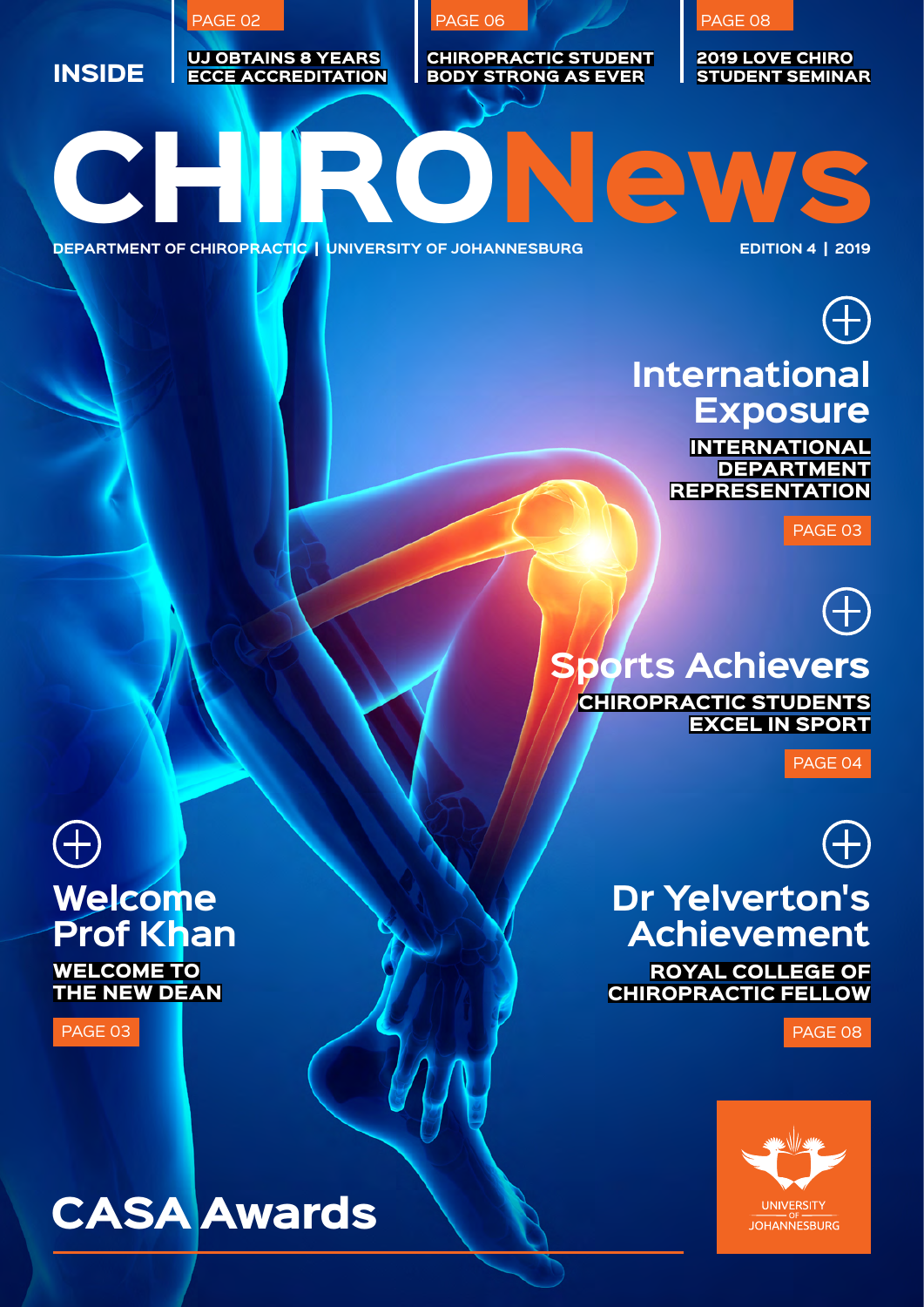# A note from the HOD

*The Department of Chiropractic continues to emphasise progress within the department and the curriculum. As will be seen in the newsletter, we have shown great strides, with 8 year ECCE accreditation, 5 publications in 2019, awards one and international conferences attended.* 

 $\mathbf{\Omega}$ 

We would like to thank the previous Dean of the Faculty, Prof Andre Swart, for his continued leadership over many years, and his support for the department. He has moved on to be the Chief Operating Officer at UJ, and we wish him all the best for the position.

As you may have heard, the curriculum and programme have undergone a recurriculation in line with the HEQSF. This has allowed for a critical analysis of the current offering, and what I believe to be an enhanced programme that emphasizes earlier clinical development. The new programmes, namely the BHSc Chiropractic and MHSc Chiropractic, will be fully offered from 2020, and have been approved by the CHE and SAQA. The Faculty has also got approval for a generic Doctoral degree, that will have a specific Chiropractic designation. This will allow candidates to complete doctoral level studies in the profession, which can only enhance the status of the profession.

I would like to thank the staff for their continued support and dedication to the programme. The achievements can never be the result of one persons, and we are fortunate to have the team we do at UJ.

I hope you find the newsletter informative and if you want more information, please feel free to email me on chrisy@uj.ac.za.

#### Regards, **Dr C Yelverton**

## **UJ obtains 8 years ECCE accreditation**



*The ECCE council awarded the UJ 8 years accreditation, the first programme to be awarded this maximum time period.*

The programme at UJ has been accredited since<br>its initial review in 2010, and in 2013, where it was awarded the maximum time period for accreditation (3 years and 5 years respectively).

The department underwent the review in September 2018 for the renewal of the accreditation. This required a self evaluation report and a site visit by the international panel.

The ECCE council awarded the UJ 8 years accreditation, the first programme to be awarded this maximum time period.

This is a testament to the quality of the programme offering, based on international benchmarks, and certainly puts UJ amongst the top programmes in Europe and internationally.

EUROPEAN **ECCE** COUNCIL ON CHIROPRACTIC **FDUCATION** 



CHIRONews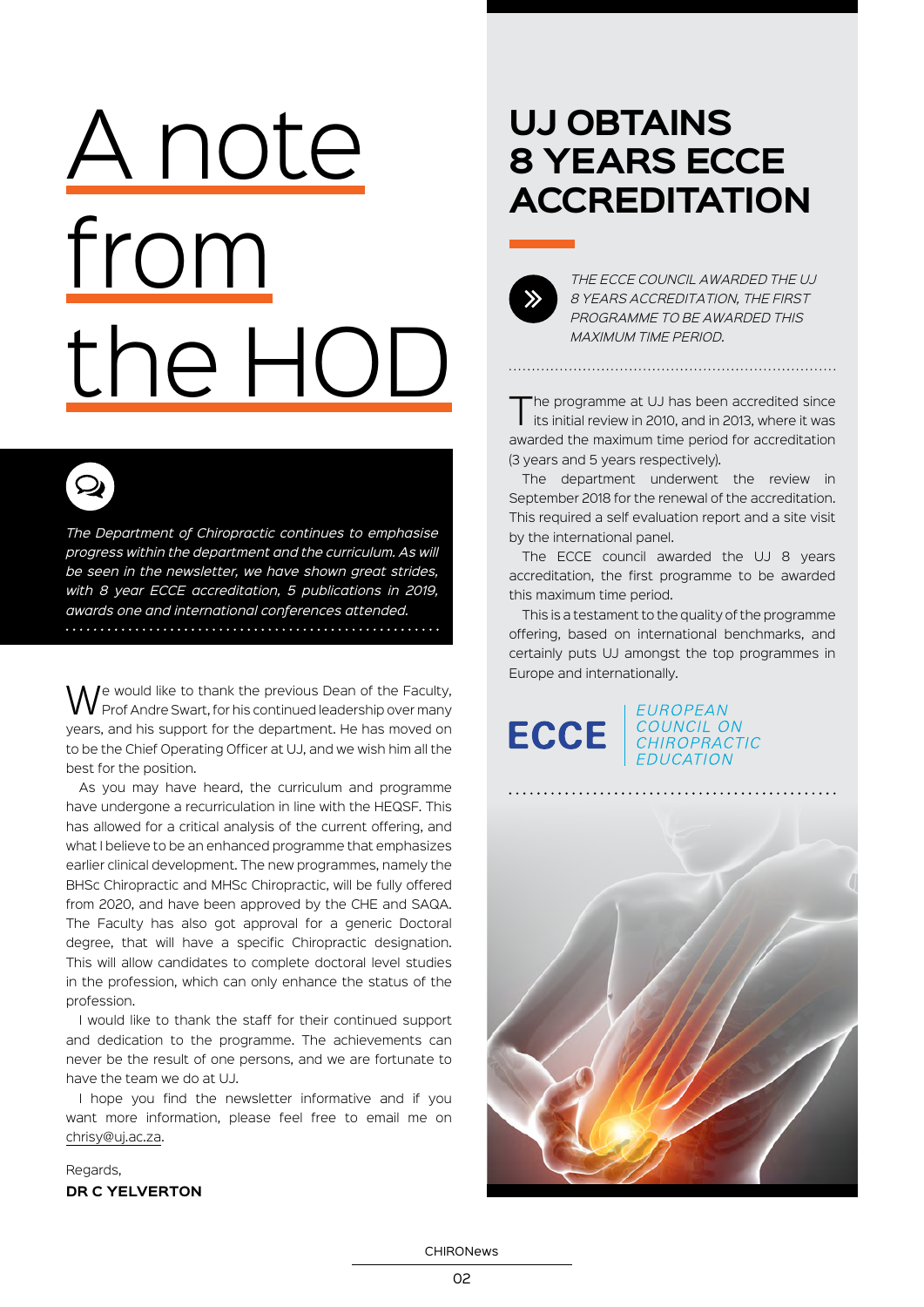## **International Department Representation**

*The department has made great efforts to increase the international exposure and impact at conferences.*



#### 2018 WFC **EDUCATION CONFERENCE**

*Dr Yelverton was an invited speaker, and had 2 podium presentations at the WFC Education Conference in London in 2018.*





#### 2019 ECU/ WFC BIENNIAL **CONFERENCE**

*Dr Hay, Dr Yelverton and Prof Barnard (Water and Health Research Unit) presented research posters at the ECU/ WFC Biennial Conference in Berlin in 2019, where one of the posters was awarded the top African research poster award. In total, the department had 6 posters presented at this conference.*





#### **ECCE**

*Dr Yelverton was also elected in 2018 onto the executive of the ECCE as Vice-president.*

## **Welcome to the new Dean**

The Faculty of Health Sciences at the University of Johannesburg<br>(UJ) is proud to introduce the new Executive Dean: Faculty of Health Sciences, Prof Sehaam Khan to drive the university's ambitious interdisciplinary education and research agenda in medicine, allied health and sports science. Prof Khan will assume her duties with effect from 1st March 2019.

Before joining the University of Johannesburg, Prof Khan was the Dean at NUST – Faculty of Health and Applied Sciences. She has a proven track record of strategic planning and reporting; managing the re-curriculation and programme review process of all undergraduate and postgraduate degrees offered within the Faculty; lead stakeholder engagements partnerships both locally and internationally, fostering exchange opportunities, and finally, lead the Faculty in the pursuit of total quality management in research, teaching and learning.

We wish Prof Khan well with her new appointment and trust that she will continue to enjoy a fulfilling career as she takes up her new position at UJ.

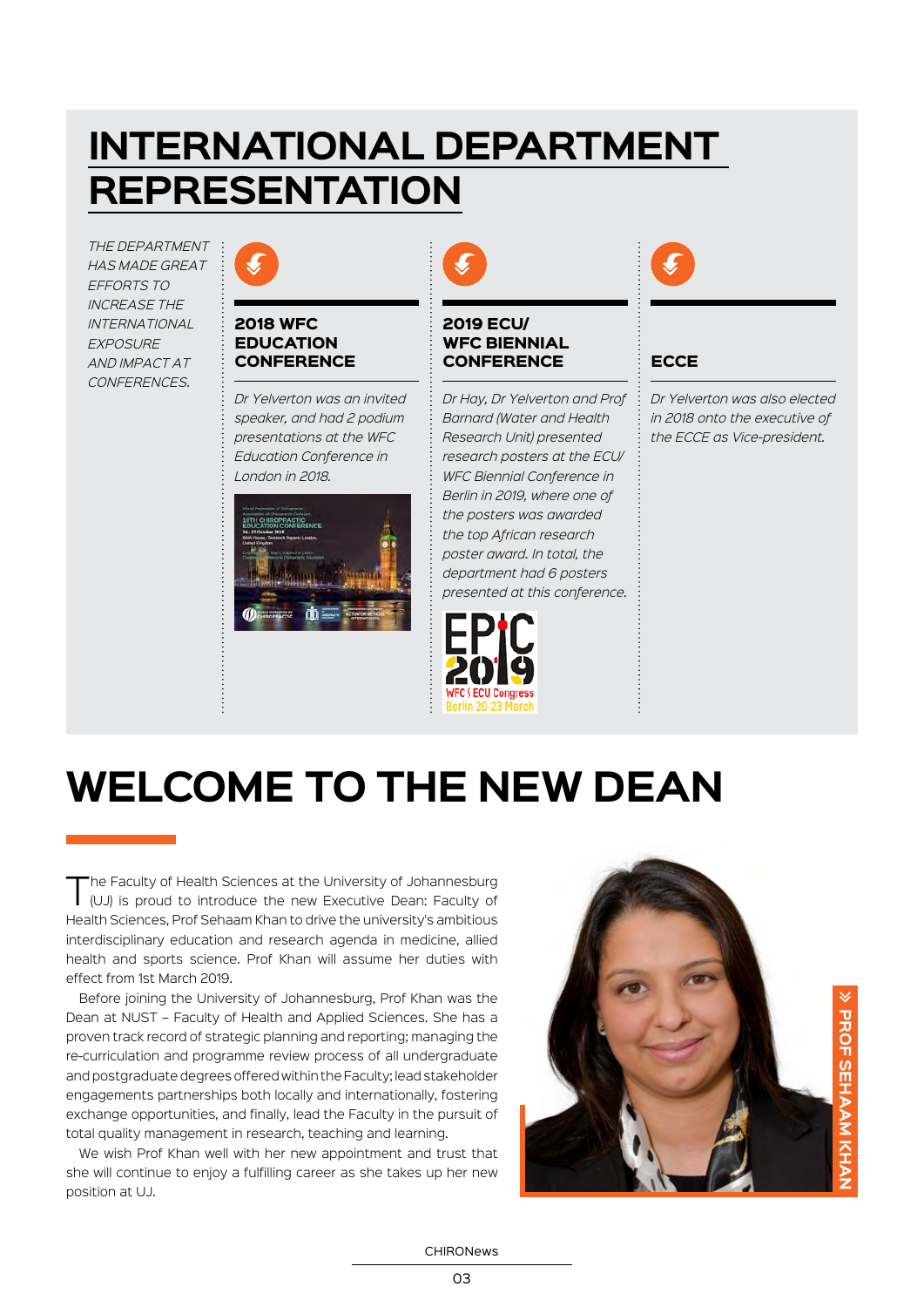

## **Chiropractic students excel in sport**

**The department is extremely proud of two students who have excelled in their field of sport at an international level**

CHIRONews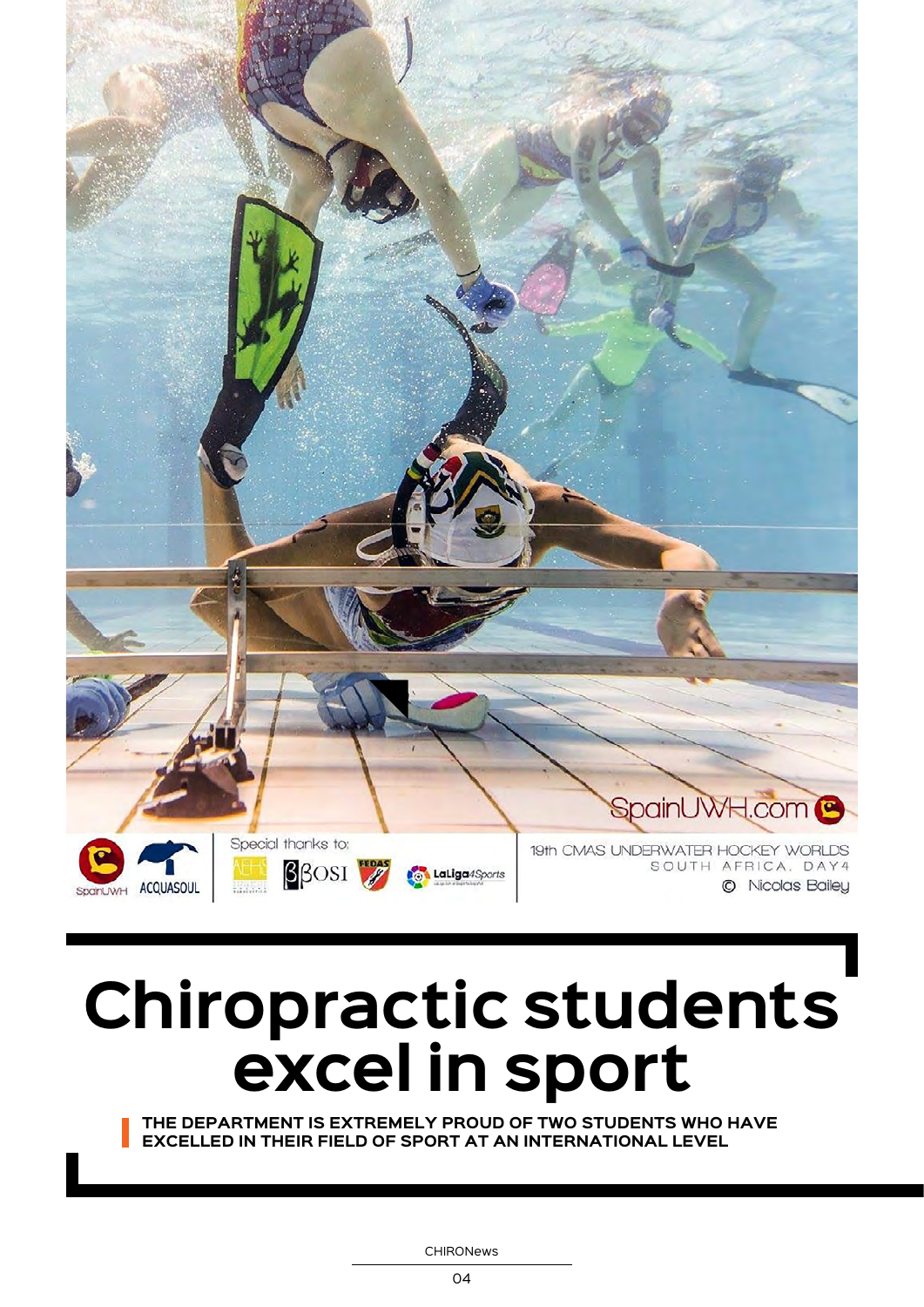#### **Eleanor de kock**

Eleanor de Kock recently represented her country in Sheffield, England playing underwater hockey at the Age Group Underwater Hockey World Championships for the U/24 ladies team.

There were a total of 7 teams that included New Zealand, France, South Africa, Great Britain, Columbia, Netherlands and Argentina.

The South African U/24 ladies team, captained by Eleanor de Kock, a 5thyear chiropractic student brought home a bronze medal after losing a sudden-death semi-final against the champions, New Zealand. The ladies ended their tournament when they beat Great Britain, stripping them from the podium.

The South African U/24 ladies have only received two bronze medals in all the years competing, of which Eleanor shares a part of both medals. She has played her 7 World championships and has the entire collection of 2 gold, 1 silver and 3 bronze medals.

Her time as an age group competitor has come to an end, yet her road as a South African underwater hockey player still has many kilometres ahead.

#### **KRISTEN PATON**

#### **Kristen Paton has excelled at hockey with the following accolades:**

**2014:** Youth Olympic Games, Nanjing

**2015:** South African U21 team

**2016:** South African U21 junior World Cup team to compete at the junior World Cup in Chilé

**2017:** Premier hockey league player of the tournament, U21 inter-provincial player of the tournament, junior player of the tournament at senior inter-provincial tournament, South African women team – gold medal at the Africa Hockey Cup of Nations

**2018:** South African Commonwealth Games team (in Gold Coast, Australia) and South African World Cup team (World Cup in London)

**2019:** South African Olympic Games qualifying team for world series in Valencia, Spain



CHIRONews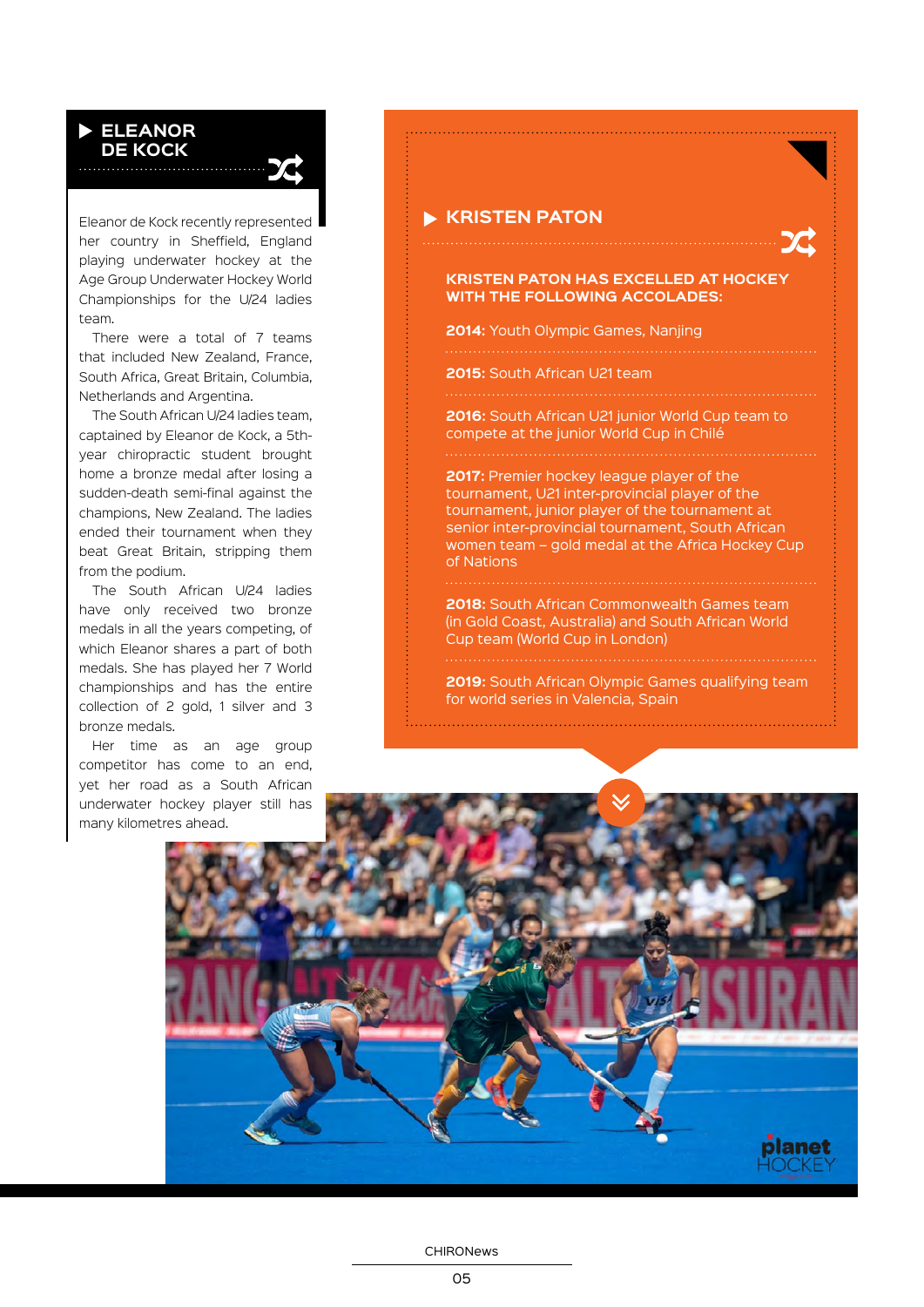# **Chiropractic** student body strong as ever

*The UJ chiropractic student body has for many years been a strong movement, and have been led my Sam Pearson, Micheala Van Praag and Kayleigh Posthumus over the last few years, as President of the Chiropractic Student Council. The committees under this council include Sport, WCCS and SCAG. This is a synopsis of their activities for 2019.*



#### **CSC (Chiropractic Student Council)**

For 2019, the mission was to make information accessible and move the entire student body into a space that was current, professional and transparent.

This began with the drafting of 1st  $\frac{1}{2}$ 

year student guides which were made into PDF documents, including links for easy browsing.

Another big project included the creation of a student body website (www.cscuj.com) which acted as a one stop shop for everything students required to successfully register with the appropriate external bodies as well

as create an archive with all necessary documents in one place.

All voting took place on the digital platform Google forms. Links were sent out to the student body and students were required to entire their email addresses. This ensures the elimination of human error in counting votes, easy accessibility to all students, transparency and valid voting. It helped the student body in being more efficient and effective.

CSC has continued progress with the CASA mentorship program which is making slow but steady progress.

#### **SCAG (Student Chiropractic Association of Gauteng)**

SCAG did a phenomenal job in organising all the first year events which included camp, a meet and greet and the Inter-Faculty Games (which we won).

Over and above the integration of the first years into the system, SCAG has been very involved in Fundraising and events for Ethembeni. SCAG has been integral in arranging Oath taking. Together with CSC, SCAG has made huge efforts to increase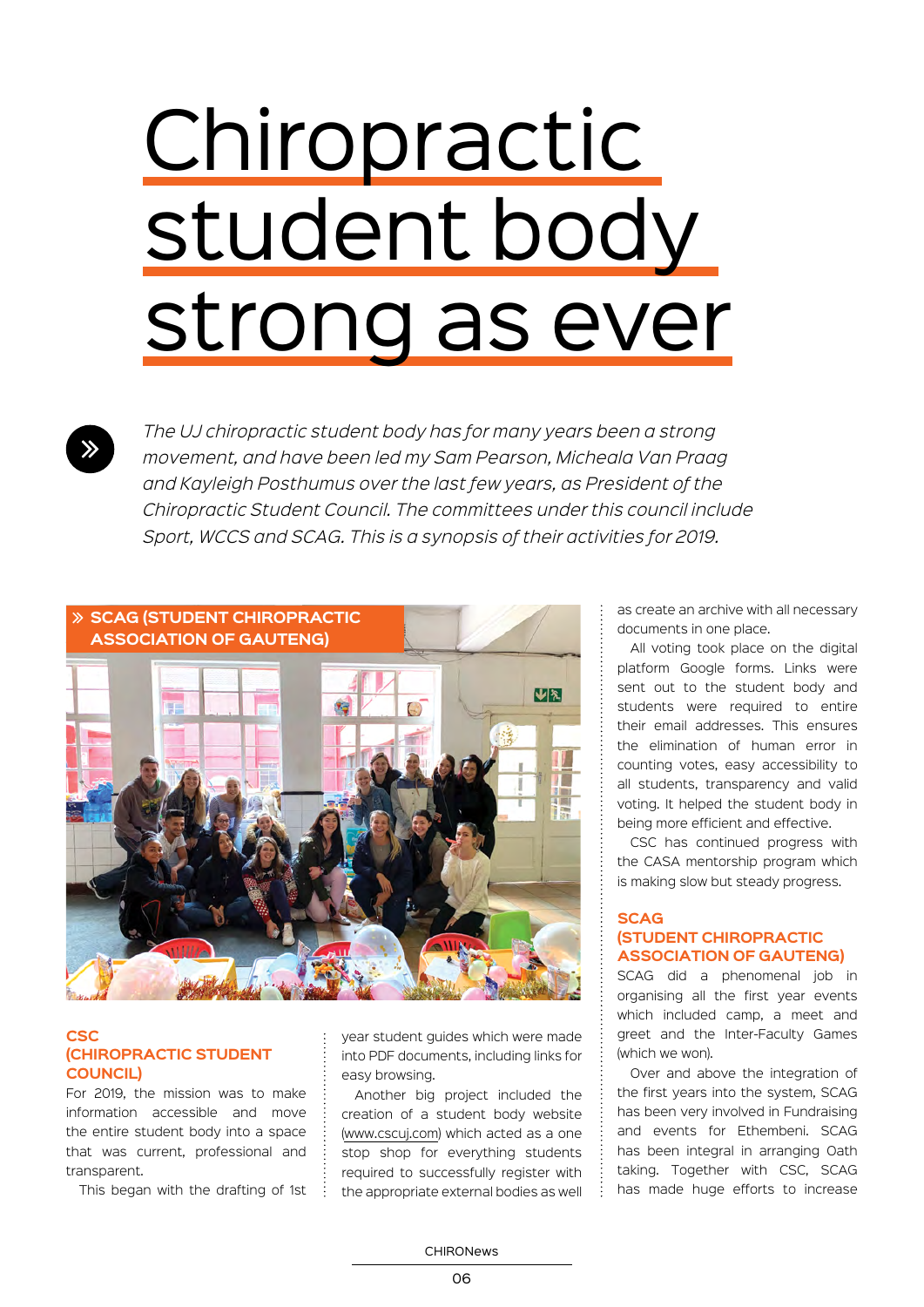the social media presence and get information regarding educational talks, opportunities and events on at least 3 platforms at any given time.

#### **SCSC (Student Chiropractic Sports Council)**

SCSC has been phenomenal in arranging and facilitating huge amounts of events for students to work at. A number of new bed covers, bags and banners were also purchased this year to help UJ keep looking it's best at Sports Events. SCSC together with CSC hoped to open the opportunity to pay for a financially strained individual with an interest in sport to attend the FICS hands-on module, unfortunately, this has been postponed until 2020, at which point the idea will be revisited.

#### **WCCS**

The World Congress of Chiropractic Students (WCCS) is a global organisation which is recognised for continually changing global consciousness. The organisation achieves this through addressing education, legislation, healthcare reform and the understanding of chiropractic and its contribution to the optimal expression of human health and potential.

Every year, different chapters globally attend an AGM which is held in a different location each year. The WCCS UJ Chapter was elated to attend the WCCS AGM in Brisbane 2019 which hosted almost 150 delegates.

Along with proposal discussions and feedback on progress made throughout the year, delegates received talks from phenomenal keynote speakers including Dr Doyle, Dr Dickins, Dr Garbutt (President of FICS) , Dr Coxon (President of ACA), Dr Timchur, Dr Leahy and Dr Tornatora.

In addition, research and education panels presented by Dr Holt, Dr Duehr, Dr Brown (Secretary-General WFC) and Dr Grace added a number of discussion points to the congress floor.

We honour Nerina le Roux for her phenomenal work on the World

SCAG did a phenomenal job in organising all the first year events WHICH INCLUDED CAMP, A MEET AND GREET and the Inter-Faculty games

Congress of Chiropractic Students – WCCS Board of Directors, and congratulate Lebogang Khesa for his election from African regional coordinator to Board of Directors member.

WCCS chair Kelly Samson did an amazing job in representing the UJ chapter and along with Tayla Wagner helped to keep the chapter members back home up to date.

Tayla Wagner was also chosen as our convener for the African Regional Event for 2020. Thank you to our CSC president, Kayleigh Posthumus, for representing not just the WCCS UJ chapter but the University of Johannesburg Department of Chiropractic.

We are so proud to announce that WCCS UJ Chapter was nominated best chapter for this event.

WCCS arranged two fundraisers to help facilitate the accessibility of the WCCS AGM which more can be read about in the AGM summary report.

Additionally, almost monthly talks with doctors were arranged for the students at a small fee. These talks encouraged clinical learning as well as fundraising. These funds have gone towards the Muscular Dystrophy Foundation along with portions from the other two fundraisers.

Funds have also been used to make donations towards victims of the cyclone in Mozambique, numerous animal shelters as well as rise against hunger.

In addition, the WCCS UJ chapter won the WFC World Spine Day Competition in 2018 for the Educational Institution Category.